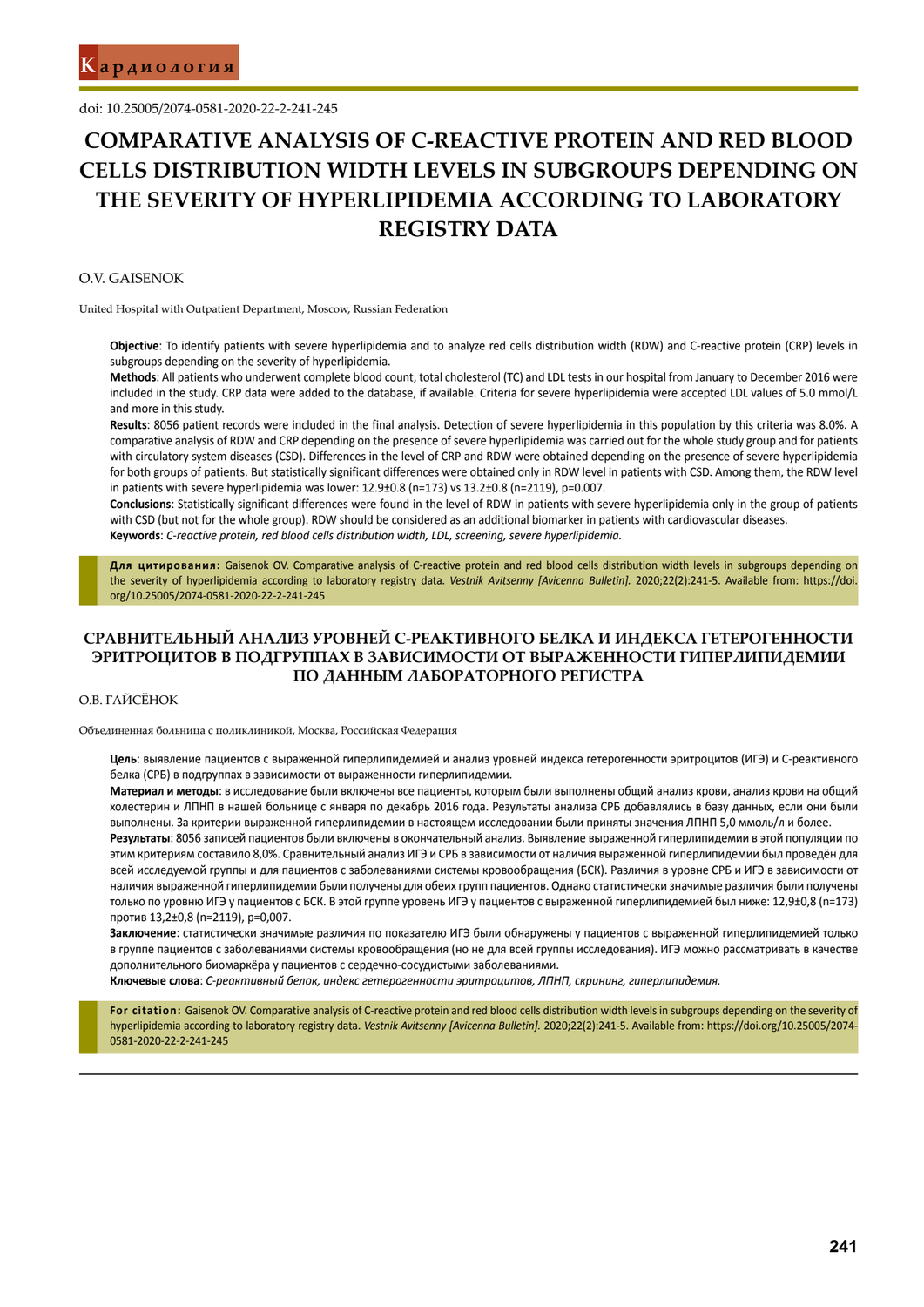### **INTRODUCTION**

Recently, much attention in the field of preventive medicine is given to the study of various biomarkers [1]. These are common indicators, such as total cholesterol (TC) and low-density lipoprotein (LDL) cholesterol. They are included in major risk stratification models such as Framingham, PROCAM and SCORE [2-4]. Lipid markers are used to make a decision on the timely initiation of lipid-lowering therapy, to assess its effectiveness, and to screen for familial hypercholesterolemia. At the same time, much attention is paid to markers of inflammation and indicators of complete blood count (CBC) as early precursors of changes in the homeostasis of the human body from infectious and inflammatory diseases, atherosclerosis and cancer [5-8].

It has been found that elevated levels of C-reactive protein (CRP) are associated with an increased risk of coronary artery disease (CAD) (risk ratio [RR] 1.6, 95% confidence interval 1.6-2.9) [9]. At the same time, in later studies, it was shown that the red cells distribution width (RDW), rather than CRP, was associated with the mortality of CAD, regardless of the traditional risk factors in the cohort without a previously existing cardiovascular disease [10]. RDW is calculated as the standard deviation (SD) of the red blood cell volume divided by the mean corpuscular volume (MCV). The number of medical studies devoted to the analysis of this indicator began to increase every year over the past decade [11].

The important prognostic value of RDW for survival of various categories of patients was studied and confirmed: in patients with chronic and acute forms of CAD, in patients with trauma and stroke, in patients with chronic renal failure, cancer, both elderly and young patients [12-19].

Early studies showed that RDW is a promising biomarker, so we decided to use it as an additional marker to the C-reactive protein in screening for severe hyperlipidemia.

The aim of the study was to analyze the lipid profile in patients of the local laboratory registry data, to identify among them patients with severe hyperlipidemia and to conduct a comparative analysis of CRP and RDW levels depending on the presence or absence of severe hyperlipidemia.

#### **Methods**

We conducted a retrospective study using computer data and electronic medical records in our medical center for 2016. All patients who underwent complete blood count, blood tests for TC and LDL in the period from January to December 2016 were included in the study. In addition, the CRP data for each patient were added to the research database, if available. CBC measurements (including RDW) were performed using a Sysmex XS 1000I automatic hematology analyzer (Roche Diagnostics). The normal range for RDW was 11.5%-14.5% in our laboratory. Blood tests for TC, LDL and CRP were performed on a UniCelDxC 600 PRO analyzer (Beckman Coulter).

Basic characteristics of the patients included age, gender, the code of the main diagnosis when referring to a blood test (circulatory system diseases (CSD) or others) and the type of treatment at the time of the analysis (outpatient or inpatient).

The criteria for severe hyperlipidemia were accepted LDL values of 5.0 mmol/L and more, which corresponded to the Dutch Lipid Clinic Network Criteria (DCLN) with a rating of 3 or more [20].

All patients initially signed a written consent to blood tests and informed consent to the processing of personal data. Additional

**242**

written informed consent for each participant was not required for such a retrospective study. All patient records or information were anonymized and de-identified before analysis.

# **Statistical analysis**

Statistical analysis was performed using statistical software package Statistica 10.0 (StatSoft Inc., USA). All data represented as the mean  $\pm$  standard deviation (SD) for continuous variables or the number (n) and percentage (%) for categorical variables. The Spearman rank correlation test was used to determine the relationship between investigated features. Intergroup comparisons of continuous variables was carried out using the Mann-Whitney test. The results were considered significant at a p-value < 0.05.

#### **Results**

The research database included 8056 patient records. The basic characteristics of patients included in this study presented in Table 1.

The Spearman rank correlation analysis showed the presence of significant interrelations between the following variables: the type of treatment (inpatient vs outpatient) correlated with age (r=0.24, p<0.001), CRP level (r=0.14, p<0.0001), ESR (r=0.17, p<0.0001) and RDW (r=0.13, p<0.0001). TC level correlated with age (r=0.12, p<0.001), gender (r=0.2, p<0.0001), LDL level (r=0.94, p<0.0001) and platelets (r=0.13, p<0.0001). CRP correlated with ESR (r=0.5, p<0.001), WBC (r=0.2, p<0.0001) and RDW (r=0.16, p<0.0001). HB correlated with ESR (r=0.5, p<0.001), WBC (r=0.2, p<0.0001) and RDW (r=0.16, p<0.0001). ESR level showed the presence of correlations with the type of treatment (inpatient vs outpatient) (r=0.17, p<0.0001), age (r=0.25, p<0.001), gender (r=0.14, p<0.0001), CRP (r=0.5, p<0.001), HB (r=0.44, p<0.001), RBC (r=0.39, p<0.001), platelets (r=0.21, p<0.001), WBC (r=0.13, p<0.0001) and RDW (r=0.2, p<0.0001). Correlations of various variables with RDW presented in Table 2.

Based on LDL criteria of 5.0 mmol/L and more, all patients were divided into groups according to the presence or absence of severe hyperlipidemia. The detection of severe hyperlipidemia according to this criteria for the whole study group was 8.0%, for patients with  $CSD - 7.5%$ .

A comparative analysis of RDW and CRP depending on the presence of severe hyperlipidemia was conducted for the whole study group and separately for patients with CSD (Table 3). In the present analysis, differences in the level of CRP and RDW were obtained depending on the presence of severe hyperlipidemia for both groups of patients. But statistically significant differences were obtained only in RDW level in patients with CSD. Among them, the RDW level in patients with severe hyperlipidemia was lower: 12.9±0.8 (n=173) vs 13.2±0.8 (n=2119), p=0.007.

### **Discussion**

The detection of the severe hyperlipidemia in the present study was 8.0% for the whole study group based on accepted criteria. It is worth noting the limitations of our study – it was a retrospective study of computer laboratory database from real clinical practice. The patient's distribution to the subgroups depending on the presence or absence of circulatory system diseases was conducted on the basis of the analysis of the ICD code, which could have some limitations, but it is a generally accepted approach used in clinical studies [21, 22].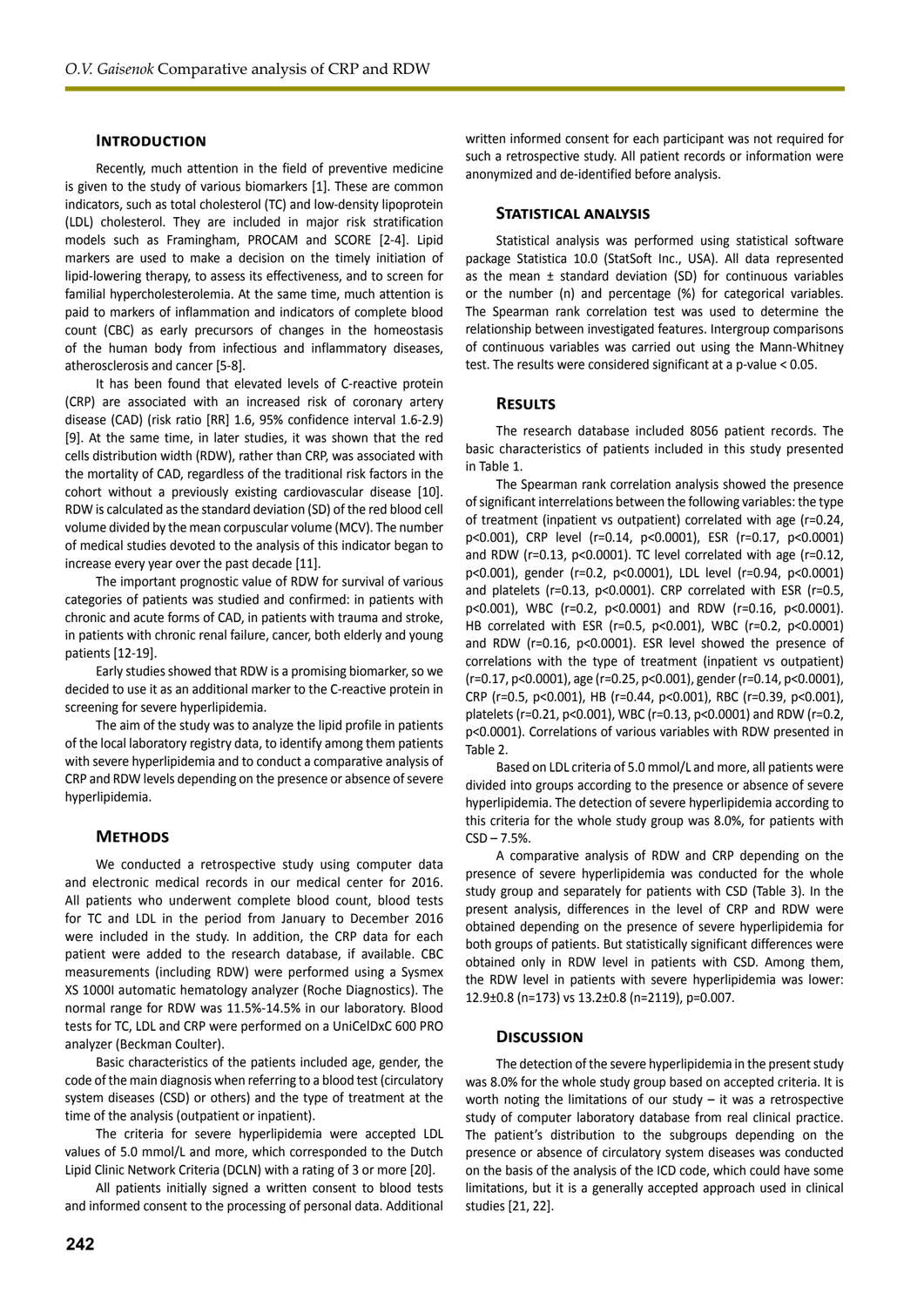|             | N obs.                   | mean                 | min                   | max                        | <b>SD</b>                  |  |
|-------------|--------------------------|----------------------|-----------------------|----------------------------|----------------------------|--|
| Age         | 8056                     | 57.8261              | 16.0000               | 101.0000                   | 15.40910                   |  |
| HB          | 8056                     | 139.2247             | 54.0000               | 187.0000                   | 15.76855                   |  |
| <b>WBC</b>  | 8055                     | 6.7303               | 1.8000                | 202.8000                   | 4.27254                    |  |
| <b>RBC</b>  | 8056                     | 4.5416               | 2.2000                | 7.1300                     | 0.51280                    |  |
| <b>RDW</b>  | 8046                     | 13.1767              | 10.8000               | 30.6000                    | 1.29410                    |  |
| <b>PLAT</b> | 8056                     | 235.6449             | 14.0000               | 938.0000                   | 63.01527                   |  |
| ESR         | 7948                     | 15.6012              | 1.0000                | 170.0000                   | 16.66702                   |  |
| TC          | 7658                     | 5.3618               | 1.7000                | 24.3100                    | 1.35355                    |  |
| LDL         | 5763                     | 3.2590               | 0.4400                | 9.7300                     | 1.15349                    |  |
| <b>CRP</b>  | 3149                     | 1.4770               | 0.1000                | 102.0000                   | 4.49883                    |  |
|             |                          |                      |                       |                            |                            |  |
|             |                          |                      |                       |                            |                            |  |
|             | N obs. (total)           | N obs. (male)        | % obs. (male)         | N obs. (female)            | % obs. (female)            |  |
| Gender      | 8056                     | 3779                 | 46.9%                 | 4227                       | 53.1%                      |  |
|             |                          |                      |                       |                            |                            |  |
|             | N obs.                   | N obs.               | % obs.                | N obs.                     | % obs.                     |  |
| <b>TTR</b>  | (total)<br>8056          | (outpatient)<br>5653 | (outpatient)<br>70.2% | (inpatient)<br>2403        | (inpatient)<br>29.8%       |  |
|             |                          |                      |                       |                            |                            |  |
|             | N obs.<br>(all diseases) | N obs.<br>(CSD)      | % obs.<br>(CSD)       | N obs.<br>(other diseases) | % obs.<br>(other diseases) |  |

*Table 1 Basic characteristics of patients included in the study*

HB – hemoglobin, WBC – white blood cells, RBC – red blood cells (erythrocytes), RDW – red blood cells distribution width, TC – total cholesterol, LDL – low-density lipoprotein cholesterol, TTR – type of treatment (outpatient or inpatient), ICD DS – international classification of diseases code-based diagnosis

In our study, it was found that RDW had a statistically significant correlation with age, which can be considered as an indirect confirmation of the relationship of this indicator for mortality prediction. RDW had the strongest negative relationship with HB level, which is particularly important and points to the need to take this into account and adjust for the presence of anemia in patients.

Negative correlation between RDW with TC and LDL was obtained in our research as well as in the Korean study [16], but it was statistically unreliable in our study. At the same time, it was found that RDW levels were lower in people with higher LDL levels, although the opposite could be expected. This can probably be explained by the fact that there are suggestions that when examining a CBC test with various hematological analyzers in patients with severe hyperlipidemia, false basic CBC parameters can be obtained [23].

We established a weak but reliable association of RDW with CRP level in our study, as well as Lappe JM et al [12]. At the same time, we did not find statistically significant differences in CRP level in patients with the presence or absence of a severe hyperlipidemia in the whole study group and in CSD patient's group. It is interesting that Rasouli M et al in their work received evidence that patients who underwent coronary angiography to verify the diagnosis of CAD, had no difference in CRP level, with or without CAD groups [24]. Veeranna V et al in their study concluded that CRP (unlike RDW) was not associated with mortality from CAD, regardless of the traditional risk factors in the cohort without a previously existing cardiovascular disease [10].

The results of some of the above studies, and to a certain extent the results of this work, suggest that the results obtained in a randomized study with the selective selection of patients performed

| <b>Variables</b> | Spearman rank correlation coefficient | p-value   |
|------------------|---------------------------------------|-----------|
| TTR (inpatient)  | 0.132                                 | p<0.001   |
| Age              | 0.2588                                | p<0.001   |
| Gender (male)    | 0.0289                                | $p=0.263$ |
| TC               | $-0.0348$                             | $p=0.178$ |
| LDL              | $-0.0408$                             | $p=0.114$ |
| <b>CRP</b>       | 0.161                                 | p<0.001   |
| HB.              | $-0.3451$                             | p<0.001   |
| RBC              | $-0.1033$                             | p<0.001   |
| <b>WBC</b>       | 0.0843                                | $p=0.001$ |
| <b>ESR</b>       | 0.2037                                | p<0.001   |
| <b>PLAT</b>      | 0.1623                                | p<0.001   |

*Table 2 Correlations of various variables with RDW*

TTR – type of treatment (outpatient or inpatient), TC – total cholesterol, LDL – low-density lipoprotein cholesterol, CRP – C-reactive protein, HB – hemoglobin, RBC – red blood cells (erythrocytes), WBC – white blood cells, ESR – erythrocyte sedimentation rate, PLAT – platelets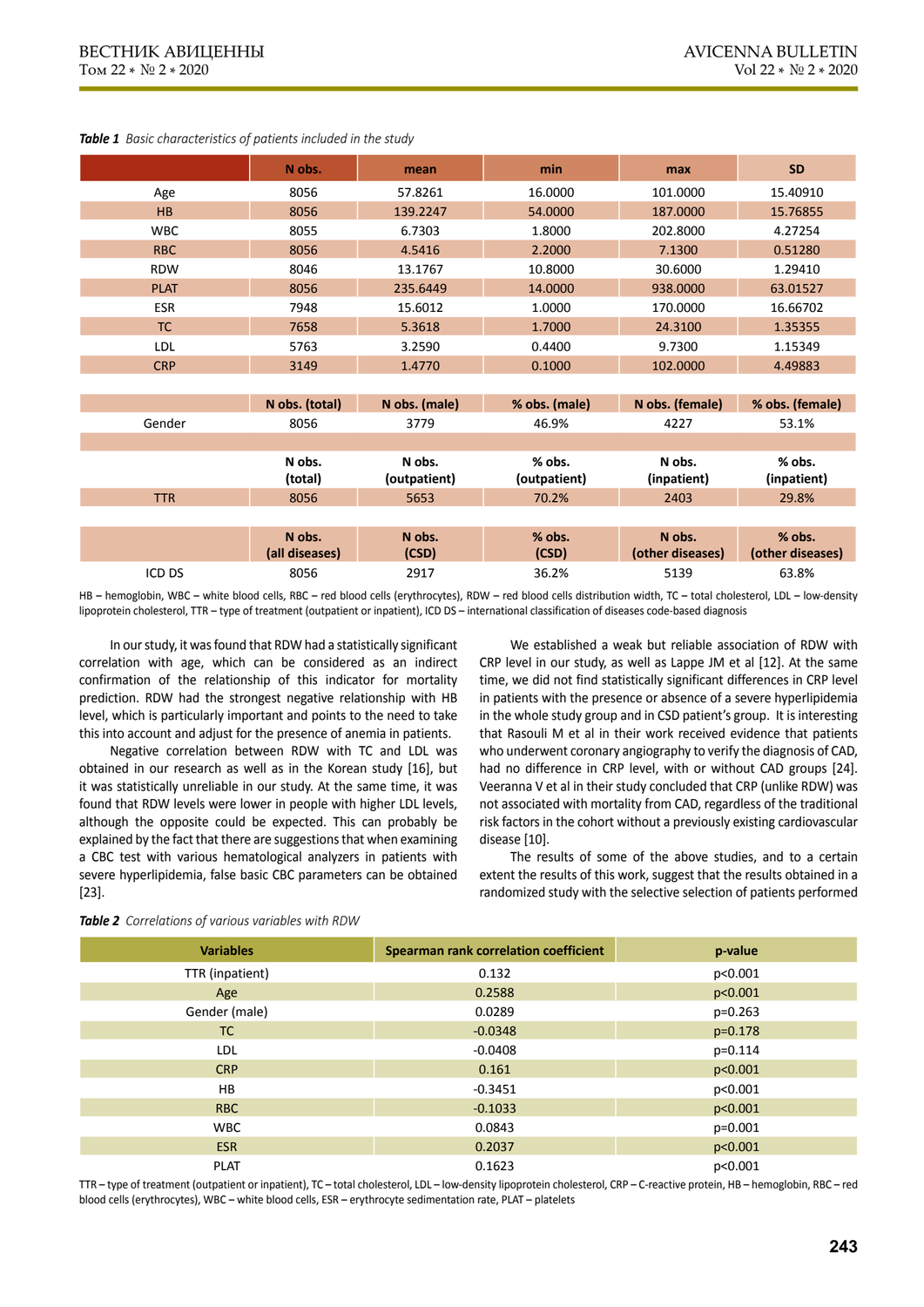| <b>Variable</b> | <b>Group</b>                | LDL < $5.0$ mmol/L<br>$(n; mean \pm SD)$ | $LDL > 5.0$ mmol/L<br>$(n; mean \pm SD)$ | The Mann-<br><b>Whitney U test</b> | Z        | p-value  |
|-----------------|-----------------------------|------------------------------------------|------------------------------------------|------------------------------------|----------|----------|
| <b>RDW</b>      |                             | $n = 4682$                               | $n = 410$                                | 913897                             | 1.608522 | 0.107722 |
|                 | All patients                | 13.138 ± 1.229                           | 12.997±0.926                             |                                    |          |          |
| <b>RDW</b>      | Patients with<br><b>CSD</b> | $n = 2119$                               | $n = 173$                                | 161022                             | 2.660969 | 0.007792 |
|                 |                             | 13.196±1.14                              | 12.57±0.82                               |                                    |          |          |
| <b>CRP</b>      | All patients                | $n = 1490$                               | $n = 107$                                | 74037                              | 1.23218  | 0.217883 |
|                 |                             | $0.804 \pm 2.9$                          | $0.278 \pm 0.24$                         |                                    |          |          |
| <b>CRP</b>      | Patients with<br><b>CSD</b> | $n = 577$                                | $n = 39$                                 | 9536.5                             | 1.59392  | 0.097550 |
|                 |                             | $0.396 \pm 1.02$                         | $0.263 \pm 0.20$                         |                                    |          |          |

#### *Table 3 Comparative analysis of RDW and CRP level depending on the presence of severe hyperlipidemia*

on one sample from the population and the results obtained in the study of real clinical practice may have significant differences. In this regard, the results obtained in the analysis of real clinical practice in the study of registers involving a large number of patients are always of special scientific and clinical interest.

### **Conclusions**

Statistically significant differences were found in the level of RDW in patients with severe hyperlipidemia only in the group of patients with CSD (but not for the whole group). RDW should be considered as an additional biomarker in patients with cardiovascular diseases.

## **References**

- 1. Richards AM. Future biomarkers in cardiology: my favourites. *Eur Heart J Suppl.* 2018;20(Suppl GE):G37-G44.
- 2. Pencina MJ, D'Agostino RBSr, Larson MG, Massaro JM, Vasan RS. Predicting the 30-year risk of cardiovascular disease: the Framingham Heart Study. *Circulation.* 2009;119(24):3078-84. Available from: https://doi.org/10.1161/ CIRCULATIONAHA.108.816694
- 3. Assmann G, Schulte H, Cullen P. New and classical risk factors the Münster heart study (PROCAM). *Eur J Med Res.* 1997;2(6):237-42.
- 4. Conroy RM, Pyorala K, Fitzgerald AP, Sans S, Menotti A, De Backer G, et al. Estimation of ten-year risk of fatal cardiovascular disease in Europe: the SCORE project. *Eur Heart J.* 2003;24:987-1003. Available from: https://doi. org/10.1016/s0195-668x(03)00114-3
- 5. Clayton TC, Lubsen J, Pocock SJ, Vokó Z, Kirwan BA, Fox KA, et al. Risk score for predicting death, myocardial infarction, and stroke in patients with stable angina, based on a large randomized trial cohort of patients. *BMJ*. 2005;331(7521):869. Available from: https://doi.org/10.1136/ bmj.38603.656076.63
- Ikonomidis I, Michalakeas CA, Parissis J, Paraskevaidis I, Ntai K, Papadakis I, et al. Inflammatory markers in coronary artery disease. *Biofactors*. 2012;38(5):320-8. Available from: https://doi.org/10.1002/biof.1024
- 7. Berg J, Halvorsen AR, Bengtson MB, Taskén KA, Mælandsmo GM, Yndestad A, et al. Levels and prognostic impact of circulating markers of inflammation, endothelial activation and extracellular matrix remodelling in patients with lung cancer and chronic obstructive pulmonary disease. *BMC Cancer.* 2018;18(1):739. Available from: https://doi.org/10.1186/s12885-018-4659-0
- 8. Qian J, Tikk K, Werner S, Balavarca Y, Saadati M, Hechtner M, et al. Biomarker discovery study of inflammatory proteins for colorectal cancer early detection demonstrated importance of screening setting validation. *J Clin Epidemiol.* 2018;104:24-34. Available from: https://doi.org/10.1016/j.jclinepi.2018.07.016
- 9. Zacho J, Tybjaerg-Hansen A, Jensen JS, Grande P, Sillesen H, Nordestgaard BG. Genetically elevated C-reactive protein and ischemic vascular disease. *N Engl J Med.* 2008;359(18):1897-908. Available from: https://doi.org/10.1056/NE-JMoa0707402
- 10. Veeranna V, Zalawadiya SK, Panaich S, Patel KV, Afonso L. Comparative analysis of red cell distribution width and high sensitivity C-reactive protein for coronary heart disease mortality prediction in multi-ethnic population: findings from the 1999-2004 NHANES. *Int J Cardiol.* 2013;168(6):5156-61. Available from: https://doi.org/10.1016/j.ijcard.2013.07.109
- 11. Lippi G, Plebani M. Red blood cell distribution width (RDW) and human pathology. One size fits all. *Clin Chem Lab Med.* 2014;52(9):1247-9. Available from: https://doi.org/10.1515/cclm-2014-0585
- 12. Lappé JM, Horne BD, Shah SH, May HT, Muhlestein JB, Lappé DL, et al. Red cell distribution width, C-reactive protein, the complete blood count, and mortality in patients with coronary disease and a normal comparison population. *Clin Chim Acta.* 2011;412(23-24):2094-9. Available from: https://doi. org/10.1016/j.cca.2011.07.018
- 13. Gul M, Uyarel H, Ergelen M, Karacimen D, Ugur M, Turer A, et al. The relationship between red blood cell distribution width and the clinical outcomes in non-ST elevation myocardial infarction and unstable angina pectoris: a 3-year follow-up. *Coron Artery Dis*. 2012;23(5):330-6. Available from: https://doi. org/10.1097/MCA.0b013e3283564986
- 14. Majercik S, Fox J, Knight S, Horne BD. Red cell distribution width is predictive of mortality in trauma patients. *J Trauma Acute Care Surg.* 2013;74(4):1021- 6. Available from: https://doi.org/10.1097/TA.0b013e3182826f02
- 15. Ani C, Ovbiagele B. Elevated red blood cell distribution width predicts mortality in persons with known stroke. *J Neurol Sci.* 2009;277(1-2):103-8. Available from: https://doi.org/10.1016/j.jns.2008.10.024
- 16. Hsieh YP, Chang CC, Kor CT, Yang Y, Wen YK, Chiu PF. The predictive role of red cell distribution width in mortality among chronic kidney disease patients. *PLoS One.* 2016;11(12):e0162025. Available from: https://doi.org/10.1371/ journal.pone.0162025
- 17. Ellingsen TS, Lappegård J, Skjelbakken T, Braekkan SK, Hansen JB. Impact of red cell distribution width on future risk of cancer and all-cause mortality among cancer patients – the Tromsø Study. *Haematologica.* 2015;100(10):e387-9. Available from: https://doi.org/10.3324/haematol.2015.129601
- 18. Martínez-Velilla N, Ibáñez B, Cambra K, Alonso-Renedo J. Red blood cell distribution width, multimorbidity, and the risk of death in hospitalized older patients. *Age (Dordr).* 2012;34(3):717-23. Available from: https://doi. org/10.1007/s11357-011-9254-0
- 19. Arbel Y, Weitzman D, Raz R, Steinvil A, Zeltser D, Berliner S, et al. Red blood cell distribution width and the risk of cardiovascular morbidity and all-cause mortality. A population-based study. *Thromb Haemost.* 2014;111(2):300-7. Available from: https://doi.org/10.1160/TH13-07-0567
- 20. Umans-Eckenhausen MA, Defesche JC, Sijbrands EJ, Scheerder RL, Kastelein JJ. Review of first 5 years of screening for familial hypercholesterolaemia in the Netherlands. *Lancet*. 2001;357(9251):165-8. Available from: https://doi. org/10.1016/S0140-6736(00)03587-X
- 21. Saine ME, Gizaw M, Carbonari DM, Newcomb CW, Roy JA, Cardillo S, et al. Validity of diagnostic codes to identify hospitalizations for infections among patients treated with oral anti-diabetic drugs. *Pharmacoepidemiol Drug Saf.* 2018;27(10):1147-50. Available from: https://doi.org/10.1002/pds.4368.
- 22. Olson KL, Wood MD, Delate T, Lash LJ, Rasmussen J, Denham AM, et al. Positive predictive values of ICD-9 codes to identify patients with stroke or TIA. *Am J Manag Care.* 2014;20(2):e27-34.
- 23. Yue J, Lian X, Yue P, Xiang D, Wang C. Impact on major CBC parameters caused by different types of lipids in patient plasma. *Int J Lab Hematol.*  2017;40(1):e1-e3. Available from: https://doi.org/doi: 10.1111/ijlh.12706
- 24. Rasouli M, Kiasari AM, Bagheri B. Total and differential leukocytes counts, but not hsCRP, ESR, and five fractioned serum proteins have significant potency to predict stable coronary artery disease. *Clin Chim Acta.* 2007;377(1-2):127- 32. Available from: https://doi.org/10.1016/j.cca.2006.09.009